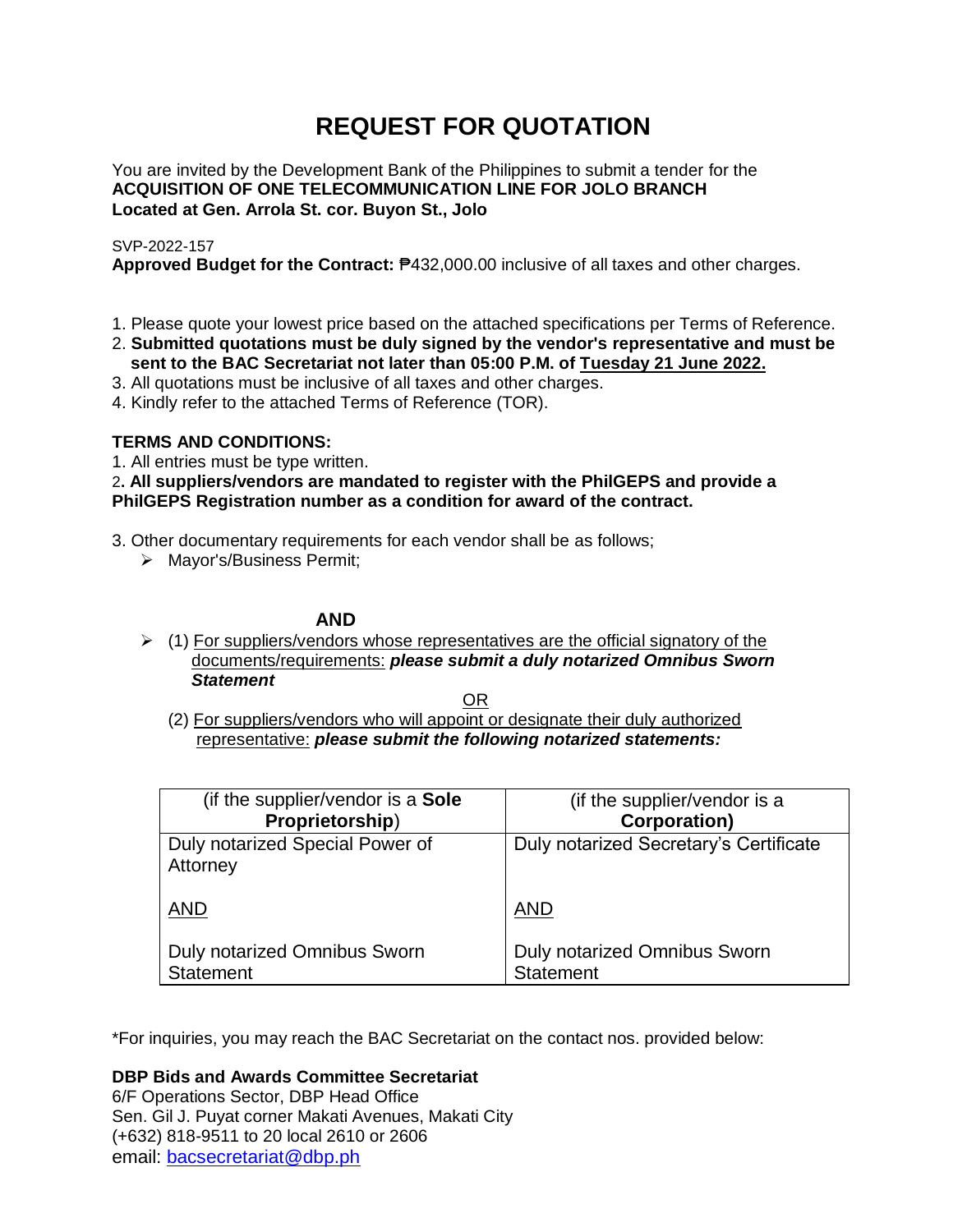#### Annex A

# ACQUISITION OF NEW, ADDITIONAL AND/OR REPLACEMENT TELECOMMUNICATION LINE/CONNECTIVITY SERVICE FOR THE DEVELOPMENT BANK OF THE PHILIPPINES (DBP)-**JOLO BRANCH**

#### APPROVED BUDGET FOR THE CONTRACT: Php432,000.00

# **TECHNICAL SPECIFICATIONS**

#### A. BACKGROUND

The telecommunication connectivity service (line) is for the connection of DBP online systems, services and facilities in any of the following DBP remote sites:

- A.1. Branch Office, including:
	- A.1.a. Lending Center
	- A.1.b. Cash Center
	- A.1.c. Branch-Lite Unit
- A.2. Automated Teller Machine (ATM)

#### **B. OBJECTIVE**

To acquire stable, reliable and secure telecommunication connectivity/line service to link DBP remote sites to the Head Office from an authorized and qualified telecommunication service provider (Telco).

#### C. COVERAGE OF THE CONTRACT

The contract will be for a one (1) year period starting from date of acceptance of service with the option for automatic renewal.

#### D. MINIMUM SPECIFICATIONS

- D.1. Connectivity/Line Service Availability
	- > The minimum availability of service is 99.6%.
- D.2. Connectivity/Line Specifications
- ☑ D.2.a. Branch Office
	- D.2.a.i. Wired MPLS/VPN, Radio Last Mile with minimum of 10 Mbps / bandwidth
	- D.2.a.ii. Inclusive network equipment, such as router and or router/modem, must not be on End-of-Life/End-of-Support status within the contract period
	- D.2.a.iii. Router must support GRE/mGRE tunneling and IP Security (ex. dynamic VPN) and SNMP
	- D.2.a.iv. DBP shall have the full access of the router
	- D.2.a.v. Provide near real time and historical link monitoring

#### D.2.b. ATM - Wired П

- D.2.b.i. VPN connection at least 128 Kbps via MPLS
- D.2.b.ii. Inclusive network equipment, such as router and or router/modem, must not be on End-of-Life/End-of-Support status within the contract period
- D.2.b.iii. Support GRE tunneling and SNMP
- D.2.b.iv. Provide near real time and historical link monitoring

 $\mu$   $\sim$  Page 1 of 4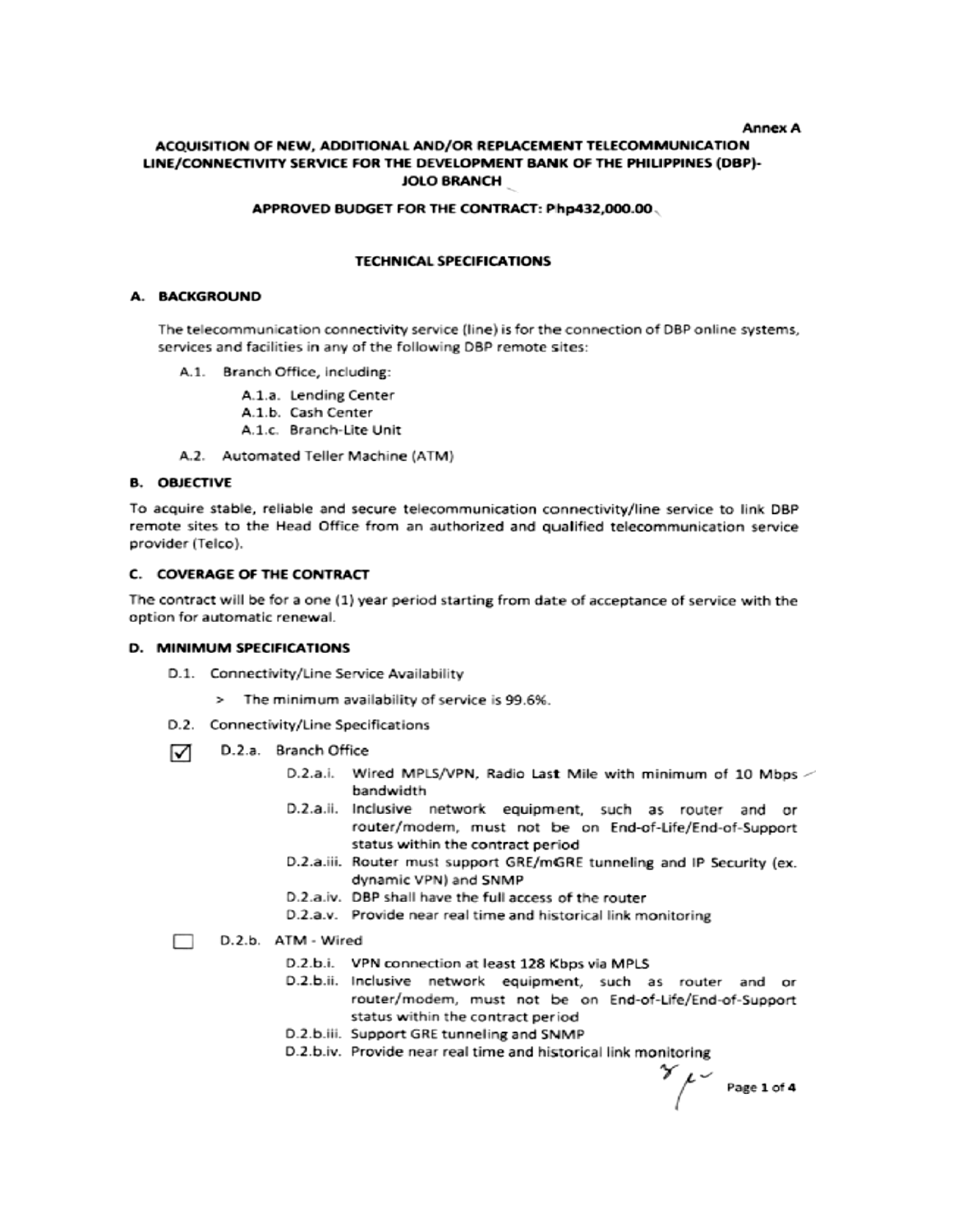ACQUISITION OF NEW, ADDITIONAL AND JOR REPLACEMENT OF TELECOMMUNICATION. LINE/ CONNECTIVITY SERVICE FOR THE DEVELOPMENT BANK OF THE PHILIPPINES (DBP)

- $\Box$  D.2.c. ATM Wireless
	- D.2.c.i. Provide data transmission function by public GPRS/ GSM network or higher
	- D.2.a.vii. Inclusive network equipment, such as router and or router/modem, must not be on End-of-Life/End-of-Support status within the contract period
	- D.2.c.ii. Support GRE Tunneling and SNMP
	- D.2.c.iii. Provide GUI access for local and remote management
	- D.2.c.iv. Operate at -30~+75°C temperature
	- D.2.c.v. Has LED status indication
	- D.2.c.vi. Support RJ45 console port
	- D.2.c.vii. Include: 1 power cord, 2 antennas, 1 console cable, 1 set documentation
	- D.2.c.viii. Provide near real time and historical link monitoring.
	- D.2.c.ix. Meet the average latency requirement of not greater than 200ms measured using the Ping utility or any similar mobile applications
	- D.2.c.x. Meet signal requirement of not less than 2 bars measured using mobile or similar devices capable of said measurement
	- D.2.c.xi. DBP shall have full access to the Modem/Router
- D.3. Support Services and Incident Management
	- D.3.a. The Telco shall provide 24 x 7 onsite, telephone and email support. For every service unavailability/downtime reported, the response time shall be within thirty (30) minutes.
	- D.3.b. Upon the occurrence of service unavailability/downtime, the Telco shall:
		- D.3.b.i. Conduct problem isolation/resolution and link restoration activities
		- D.3.b.ii. Notification via electronic mail (E-mail) and telephone within one (1) hour of the occurrence
		- D.3.b.iii. Minimum of twice a day status report to DBP via E-Mail
		- D.3.b.iv. Estimated time of arrival (ETA) if onsite activities required
		- D.3.b.v. Estimated time of resolution (ETR)
		- D.3.b.vi. Root cause
		- D.3.b.vii. Comply with DBP policies on security and confidentiality during support services.
	- D.3.c. The Telco shall submit an incident report stating the reason/s for the outage and detailing the steps undertaken to resolve a particular problem upon DBP's request.
- D.4. Service Performance Review
	- > The Telco shall conduct a performance review session at least once every quarter of a year

### E. TELECOMMUNICATION CONNECTIVITY/LINE REQUIREMENT CLASSIFICATION

The primary objective of the following provisions is to have multiple Telcos per site, providing service redundancy, high availability and avoiding single point of failure.

- **College** E.1. New Telecommunication Line Requirement
	- E.1.a. Covered Sites

Page 2 of 4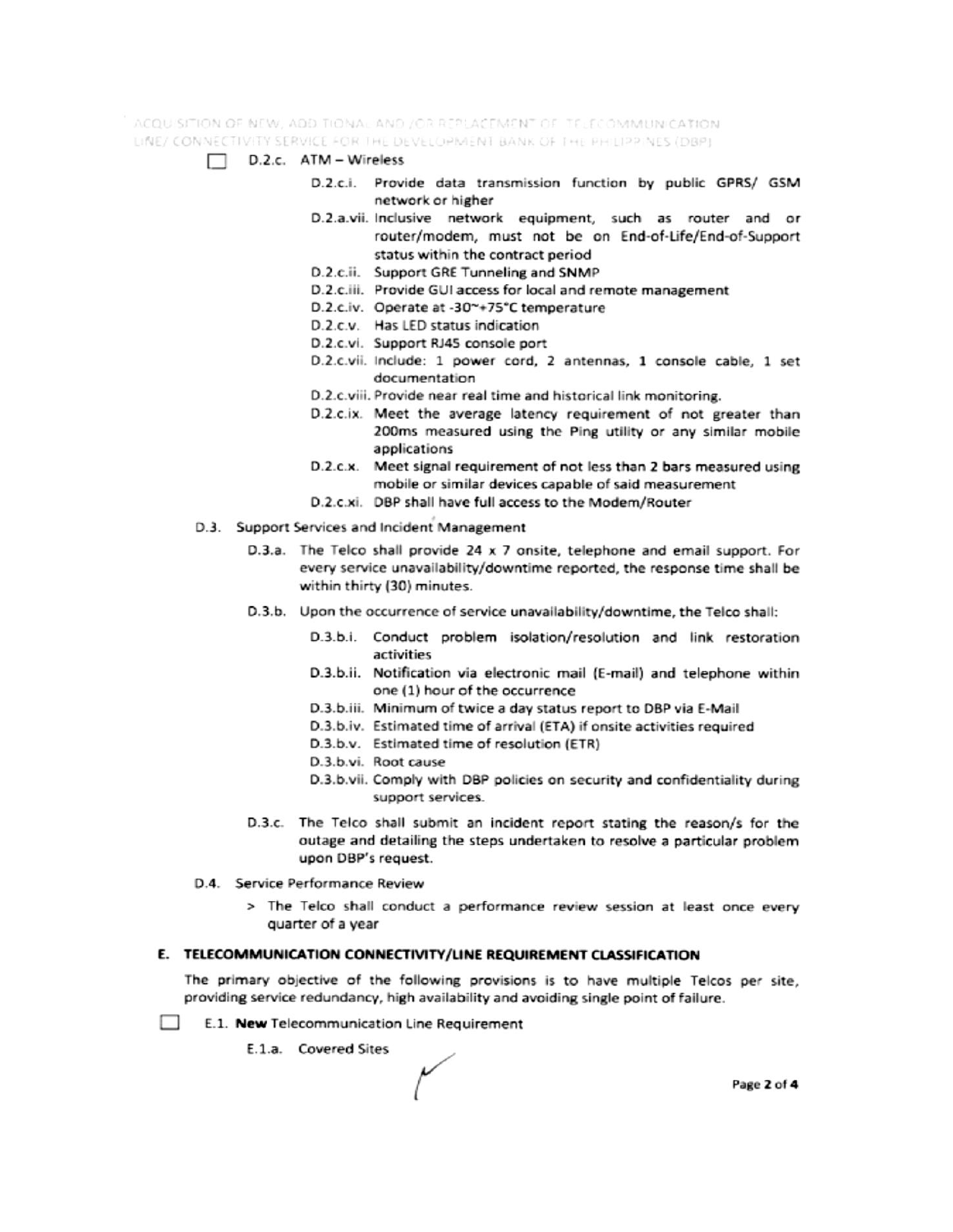ACQUISITION OF NEW, ADDITIONAL AND /OR REPLACEMENT OF TELECOMMUNICATION LINE/ CONNECTIVITY SERVICE FOR THE DEVELOPMENT BANK OF THE PHILIPPINES (DBP)

#### > New remotes sites

#### E.1.b. Telco Selection Criteria

- > Telecommunication Line for Branch Office
	- E.1.b.i. Two (2) different Telcos (Telco A and Telco B) shall be selected
	- E.1.b.ii. Telco A is the lowest (winning) provider
	- E.1.b.iii. Telco B is the second lowest provider
- > Telecommunication Line for Additional ATM Facility of a Branch Office
	- E.1.b.iv. The Telco must be different from the one which has the majority or most of the telecommunication connectivity services provided for the ATM/s of that Branch Office

#### E.2. Additional Telecommunication Line Requirement

- E.2.a. Covered Sites
	- > For existing sites with existing telecommunication line/s
- E.2.b. Telco Exception
	- > The Telco/s of the existing line/s servicing the site shall not be invited and will not be allowed to participate

## √ E.3. Replacement Telecommunication Line Requirement

- E.3.a. Covered Sites
	- > For existing sites with existing telecommunication line/s
- E.3.b. Telco Exception
	- E.3.b.i. For Telco Redundancy Replacement
		- > The Telco of the existing line/s servicing the site including the one to be replaced shall not be invited and will not be allowed to participate
	- E.3.b.ii. Replacement for the Purpose of Telecommunication Line Capacity (Bandwidth) Upgrade
		- > The Telco of the other existing line/s servicing the site (i.e., other than the one to be replaced) shall not be invited and will not be allowed to participate
	- E.3.b.iii. For Wireless to Wired Facility Replacement
		- > The Telco of the other existing line/s servicing the site (i.e., other than the one to be replaced) shall not be invited and will not be allowed to participate

# F. DISCONTINUANCE OF SERVICE

DBP can opt to discontinue the service within the contract period without pre-termination fee/s, if the Telco provider fails to meet the required minimum availability of service, specified in item D.1, for three (3) consecutive months (3-strike rule)

#### **G. PAYMENT**

The payment shall be in a monthly basis every after the service acceptance.

Ν Page 3 of 4